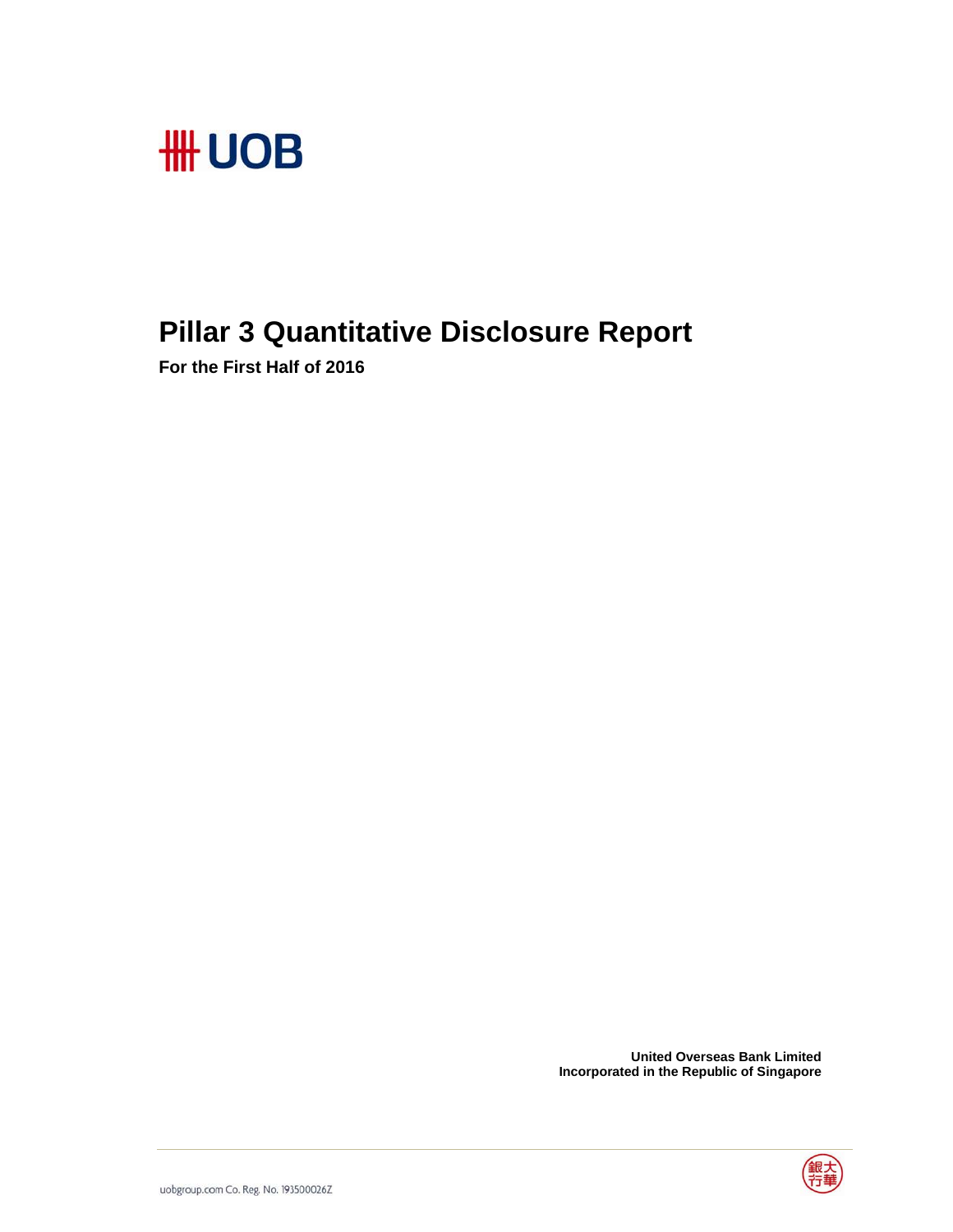

#### **INTRODUCTION**

This Pillar 3 quantitative report is prepared in accordance to the Monetary Authority of Singapore ("MAS") Notice 637 on Risk Based Capital Adequacy Requirements for banks incorporated in Singapore. The disclosures are to facilitate the understanding of the UOB Group's risk profile and assessment of the Group's capital adequacy.

|                                                                                             | <b>EAD</b> | <b>RWA</b> |
|---------------------------------------------------------------------------------------------|------------|------------|
|                                                                                             | \$ million | \$ million |
| <b>Credit Risk</b>                                                                          |            |            |
| Internal Ratings-Based (IRB) Approach                                                       |            |            |
| Corporate                                                                                   | 140,265    | 106,778    |
| Sovereign                                                                                   | 34,747     | 1,334      |
| Bank                                                                                        | 37,544     | 7,178      |
| Residential Mortgage <sup>a</sup>                                                           | 70,527     | 10,321     |
| Qualifying Revolving Retail <sup>a</sup>                                                    | 6,698      | 2,121      |
| Other Retail <sup>a</sup>                                                                   | 20,359     | 4,584      |
| Equity                                                                                      | 1,623      | 5,905      |
| Securitisation                                                                              | 33         | 55         |
| <b>Total IRB Approach</b>                                                                   | 311,796    | 138,276    |
| Standardised Approach <sup>b</sup>                                                          |            |            |
| Corporate                                                                                   | 10,338     | 9,922      |
| Sovereign                                                                                   | 2,140      | 280        |
| <b>Bank</b>                                                                                 | 1,390      | 205        |
| <b>Regulatory Retail</b>                                                                    | 1,294      | 995        |
| <b>Residential Mortgage</b>                                                                 | 1,727      | 745        |
| <b>Commercial Real Estate</b>                                                               | 2,624      | 2,661      |
| <b>Fixed Assets</b>                                                                         | 3,005      | 3,005      |
| <b>Other Exposures</b>                                                                      | 6,264      | 2,943      |
| <b>Total Standardised Approach</b>                                                          | 28,782     | 20,756     |
| <b>Credit Valuation Adjustment</b>                                                          |            | 2,021      |
| <b>Central Counterparties</b>                                                               |            | 638        |
| Investments approved under section 32 of the Banking Act (below<br>threshold for deduction) |            | 6,195      |
| <b>Total Credit Risk</b>                                                                    |            | 167,885    |
| <b>Market Risk</b>                                                                          |            |            |
|                                                                                             |            |            |
| <b>Standardised Approach</b>                                                                |            | 20,779     |
| <b>Operational Risk</b>                                                                     |            |            |
| <b>Standardised Approach</b>                                                                |            | 13,059     |
| Total                                                                                       |            | 201,723    |

#### **SUMMARY OF EXPOSURE AT DEFAULT (EAD) AND RISK WEIGHTED ASSETS (RWA)**

*a Credit exposures under Advanced IRB Approach.* 

*b Amount under Standardised Approach refers to credit exposure where IRB Approach is not applicable, or portfolios that will eventually adopt IRB Approach.* 

Based on the Group's Total RWA, the Group's minimum capital requirement as at 30 June 2016 is \$20,172 million.

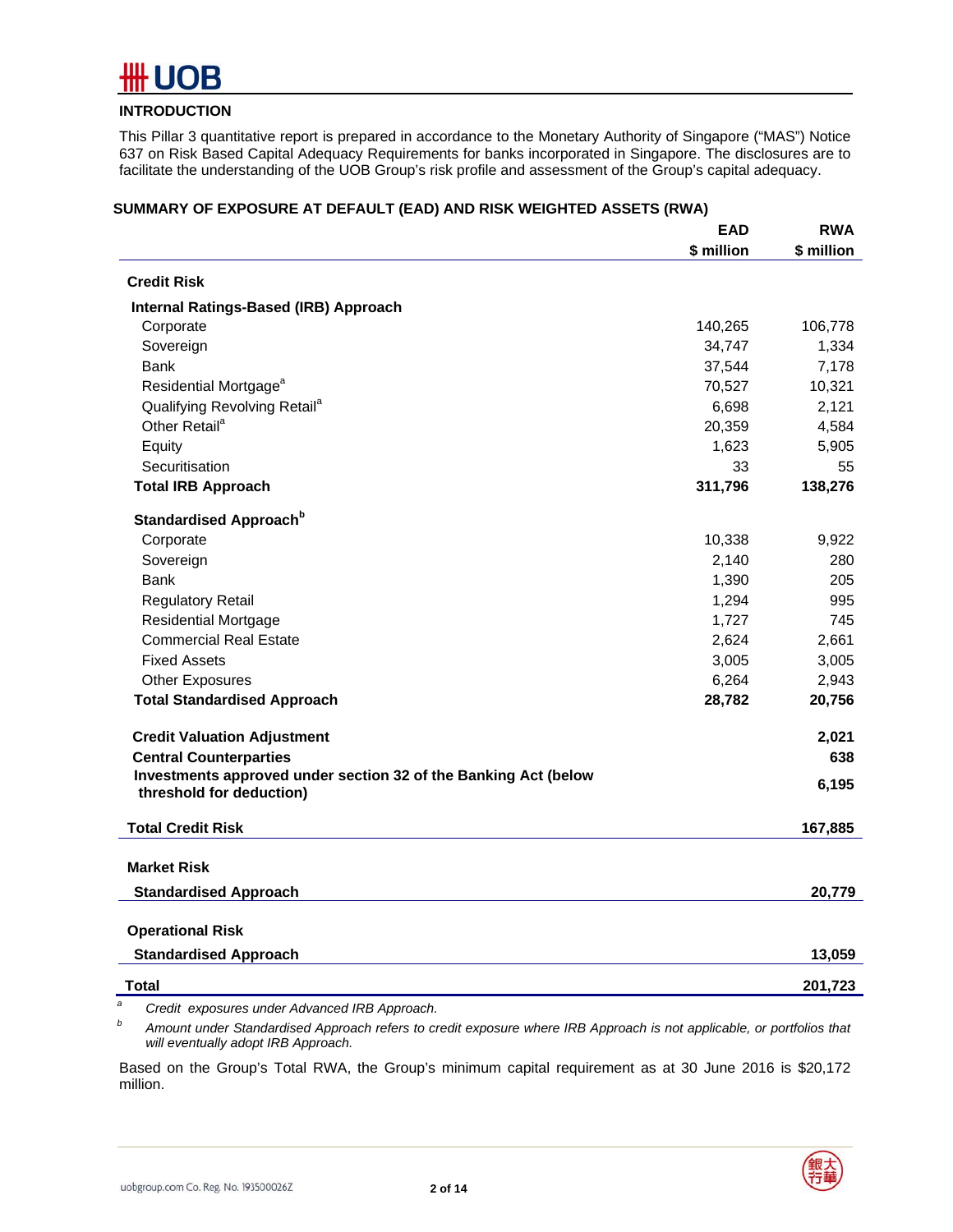

Credit risk is the risk of loss arising from any failure by a borrower or counterparty to meet its financial obligations when such obligations fall due.

The Group Credit Committee is delegated the authority by the Board of Directors to oversee all credit matters. It maintains oversight on the effectiveness of the Group's credit and country risk management structure including framework, people, processes, information, infrastructure, methodologies and systems.

Credit risk exposures are managed through a robust credit underwriting, structuring and monitoring process. The process includes monthly review of all non-performing and special mention loans, ensuring credit quality and the timely recognition of asset impairment. In addition, credit review and audit are performed regularly to proactively manage any delinquency, minimise undesirable concentrations, maximise recoveries, and ensure that credit policies and procedures are complied with. Past dues and credit limit excesses are tracked and analysed by business and product lines.

Country risk arises where the Group is unable to receive payments from customers as a result of political or economic events in the country. These events include political and social unrest, nationalisation and expropriation of assets, government repudiation of external indebtedness, and currency depreciation or devaluation.

#### **Credit exposure**

The Group's maximum exposure to credit risk of on-balance sheet and off-balance sheet financial instruments, before taking into account any collateral held, other credit enhancements and netting arrangements, is shown in the table below:

|                                                                 | Average <sup>a</sup> | <b>End</b> |
|-----------------------------------------------------------------|----------------------|------------|
|                                                                 | \$ million           | \$ million |
| Balances and placements with central banks                      | 33.160               | 24,368     |
| Singapore Government treasury bills and securities              | 6,736                | 6,542      |
| Other government treasury bills and securities                  | 12.168               | 11,601     |
| Trading debt securities                                         | 1,784                | 2,735      |
| Placements and balances with banks                              | 30,657               | 33,138     |
| Loans to non-bank customers                                     | 204.305              | 208,444    |
| Derivative financial assets                                     | 6,894                | 6,298      |
| Investment debt securities                                      | 7,561                | 7,883      |
| <b>Others</b>                                                   | 4,627                | 6,024      |
|                                                                 | 307,892              | 307,033    |
| Contingent liabilities                                          | 19,950               | 20,878     |
| Commitments (excluding operating lease and capital commitments) | 138,143              | 135,735    |
|                                                                 | 465.985              | 463.646    |

*a Average balances are computed based on quarter-end exposure.* 

As a fundamental credit principle, the Group generally does not grant credit facilities solely on the basis of the collateral provided. All credit facilities are granted based on the credit standing of the borrower, source of repayment and debt servicing ability.

Collateral is taken whenever possible to mitigate the credit risk assumed. The value of the collateral is monitored periodically. The frequency of valuation depends on the type, liquidity and volatility of the collateral value. The main types of collateral taken by the Group are cash, marketable securities, real estate, equipment, inventory and receivables. Policies and processes are in place to monitor collateral concentration.

In extending credit facilities to small and medium-sized enterprises, personal guarantees are often taken as a form of moral support to ensure moral commitment from the principal shareholders and directors.

Corporate guarantees are often obtained when the borrower's credit worthiness is not sufficient to justify an extension of credit.

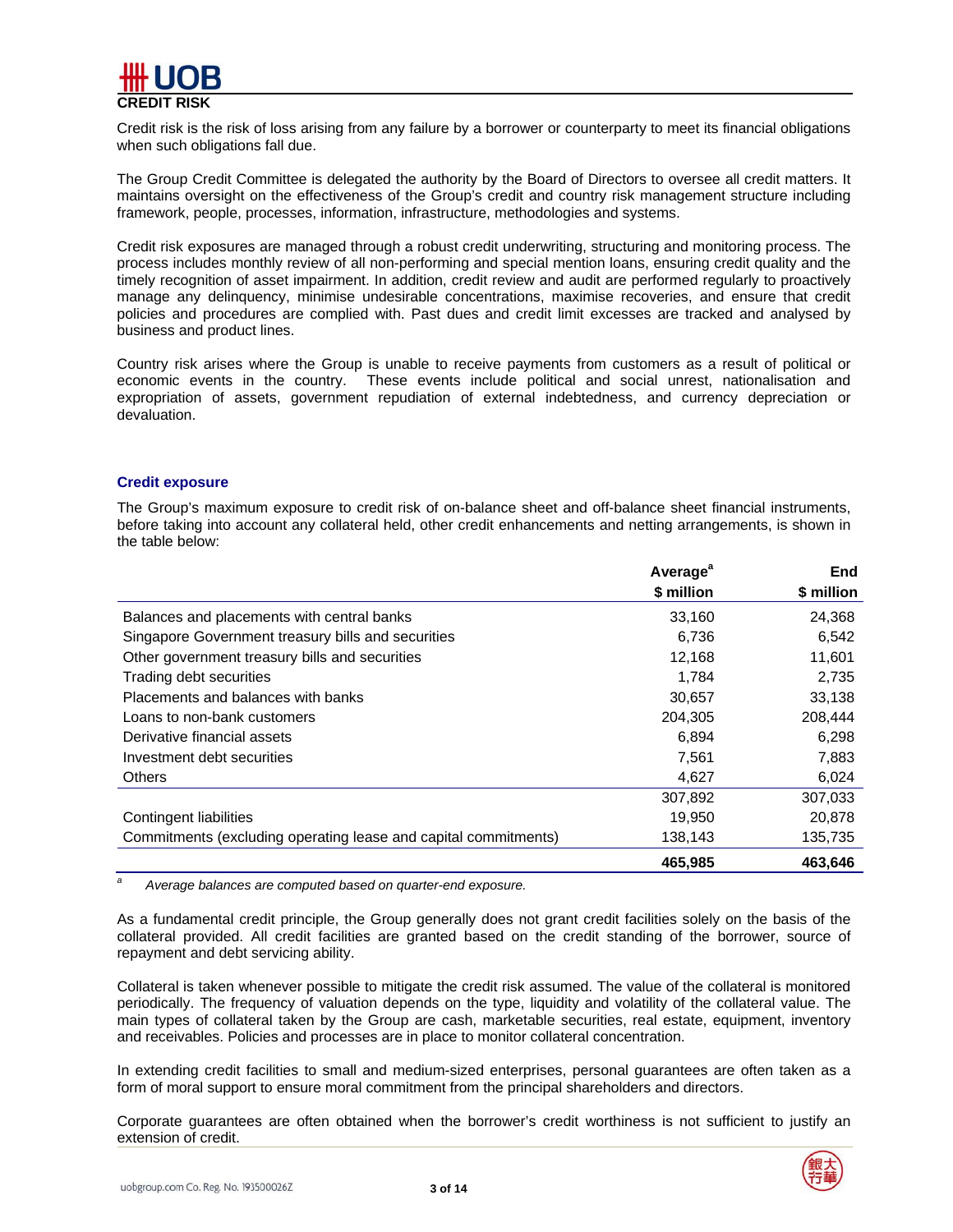For internal risk management, agreements such as the International Swaps and Derivatives Association Master Agreements (ISDA) and Credit Support Annex (CSA) have been established with active counterparties to manage counterparty credit risk arising from foreign exchange and derivative activities. Such agreements help to minimise credit exposure by allowing us to offset what we owe to a counterparty against what is due from that counterparty in the event of a default.

#### **Major On-balance sheet credit exposures**

|                                    | Loans to non-<br>bank customers<br>(gross) | treasury bills<br>and securities | Government Placements and<br>balances with<br>banks | <b>Debt</b><br>securities | <b>Total</b> |
|------------------------------------|--------------------------------------------|----------------------------------|-----------------------------------------------------|---------------------------|--------------|
|                                    | \$ million                                 | \$ million                       | \$ million                                          | \$ million                | \$ million   |
| Analysed by geography <sup>a</sup> |                                            |                                  |                                                     |                           |              |
| Singapore                          | 119.891                                    | 6,542                            | 528                                                 | 1,720                     | 128,681      |
| Malaysia                           | 25,400                                     | 1,162                            | 3.114                                               | 1,359                     | 31,035       |
| Thailand                           | 11.643                                     | 3,312                            | 2,438                                               | 51                        | 17,444       |
| Indonesia                          | 11,389                                     | 777                              | 863                                                 | 22                        | 13,051       |
| Greater China                      | 24,376                                     | 1,400                            | 13,781                                              | 1.145                     | 40,702       |
| <b>Others</b>                      | 19,582                                     | 4,950                            | 12.414                                              | 6.321                     | 43,267       |
| Total                              | 212,281                                    | 18,143                           | 33,138                                              | 10,618                    | 274.180      |

*a By borrower's country of incorporation / operation (for non-individuals) and residence (for individuals).* 

|                                                   | Loans to non-<br>bank customers<br>(gross) | Government<br>treasury bills<br>and securities | <b>Placements and</b><br>balances with<br><b>banks</b> | <b>Debt</b><br>securities | Total      |
|---------------------------------------------------|--------------------------------------------|------------------------------------------------|--------------------------------------------------------|---------------------------|------------|
|                                                   | \$ million                                 | \$ million                                     | \$ million                                             | \$ million                | \$ million |
| Analysed by industry                              |                                            |                                                |                                                        |                           |            |
| Transport, storage and                            |                                            |                                                |                                                        |                           |            |
| communication                                     | 8,897                                      |                                                |                                                        | 1,128                     | 10,025     |
| Building and construction                         | 48,761                                     |                                                |                                                        | 325                       | 49,086     |
| Manufacturing                                     | 16,703                                     |                                                |                                                        | 1,852                     | 18,555     |
| Financial institutions,<br>investment and holding |                                            |                                                |                                                        |                           |            |
| companies                                         | 11,778                                     |                                                | 33,138                                                 | 3,913                     | 48,829     |
| General commerce                                  | 27,857                                     |                                                |                                                        | 817                       | 28,674     |
| Professionals and private                         |                                            |                                                |                                                        |                           |            |
| individuals                                       | 26,599                                     |                                                |                                                        |                           | 26,599     |
| Housing loans                                     | 59,272                                     |                                                |                                                        |                           | 59,272     |
| Government                                        |                                            | 18,143                                         |                                                        |                           | 18,143     |
| <b>Others</b>                                     | 12,414                                     |                                                |                                                        | 2,583                     | 14,997     |
| Total                                             | 212,281                                    | 18,143                                         | 33,138                                                 | 10,618                    | 274,180    |



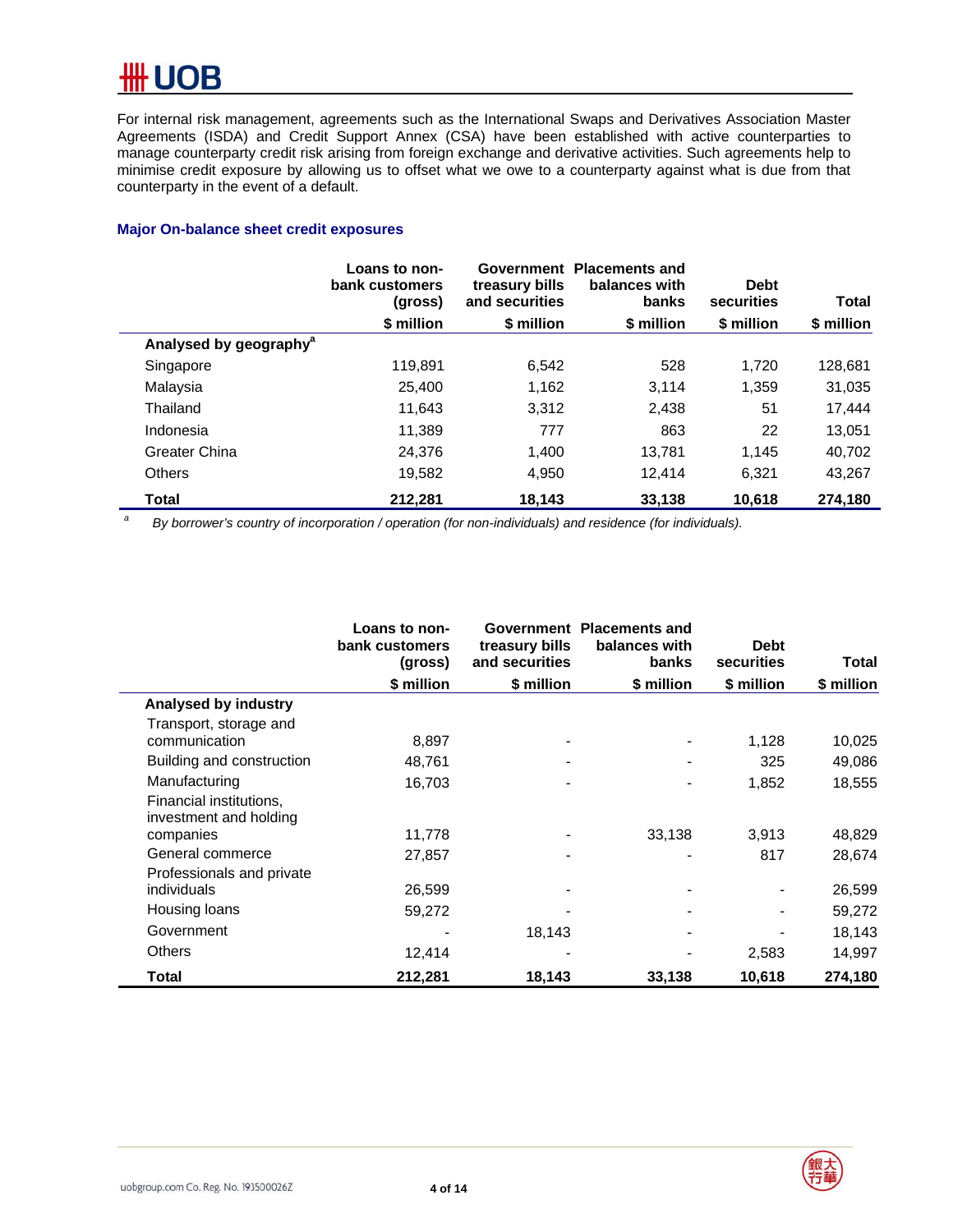

#### **Contingent liabilities**

|                                    | \$ million |
|------------------------------------|------------|
| Analysed by geography <sup>a</sup> |            |
| Singapore                          | 8,926      |
| Malaysia                           | 2,713      |
| Thailand                           | 1,177      |
| Indonesia                          | 872        |
| Greater China                      | 2,781      |
| Others                             | 4,409      |
| <b>Total</b>                       | 20,878     |

*a By borrower's country of incorporation / operation (for non-individuals) and residence (for individuals).* 

|                                                          | \$ million |
|----------------------------------------------------------|------------|
| Analysed by industry                                     |            |
| Transport, storage and communication                     | 686        |
| Building and construction                                | 5,892      |
| Manufacturing                                            | 2,035      |
| Financial institutions, investment and holding companies | 4,550      |
| General commerce                                         | 6,139      |
| Professionals and private individuals                    | 135        |
| <b>Others</b>                                            | 1,441      |
| Total                                                    | 20,878     |

#### **Commitments (excluding operating lease and capital commitments)**

|                                    | \$ million |
|------------------------------------|------------|
| Analysed by geography <sup>a</sup> |            |
| Singapore                          | 75,098     |
| Malaysia                           | 12,438     |
| Thailand                           | 8,965      |
| Indonesia                          | 5,389      |
| Greater China                      | 18,948     |
| <b>Others</b>                      | 14,897     |
| <b>Total</b>                       | 135,735    |

*a By borrower's country of incorporation / operation (for non-individuals) and residence (for individuals).*

|                                                          | \$ million |
|----------------------------------------------------------|------------|
| Analysed by industry                                     |            |
| Transport, storage and communication                     | 4.143      |
| Building and construction                                | 22,794     |
| Manufacturing                                            | 16,902     |
| Financial institutions, investment and holding companies | 11,407     |
| General commerce                                         | 44,442     |
| Professionals and private individuals                    | 19,613     |
| Housing Loan                                             | 5.008      |
| Others                                                   | 11,426     |
| Total                                                    | 135,735    |

 $\overline{\phantom{0}}$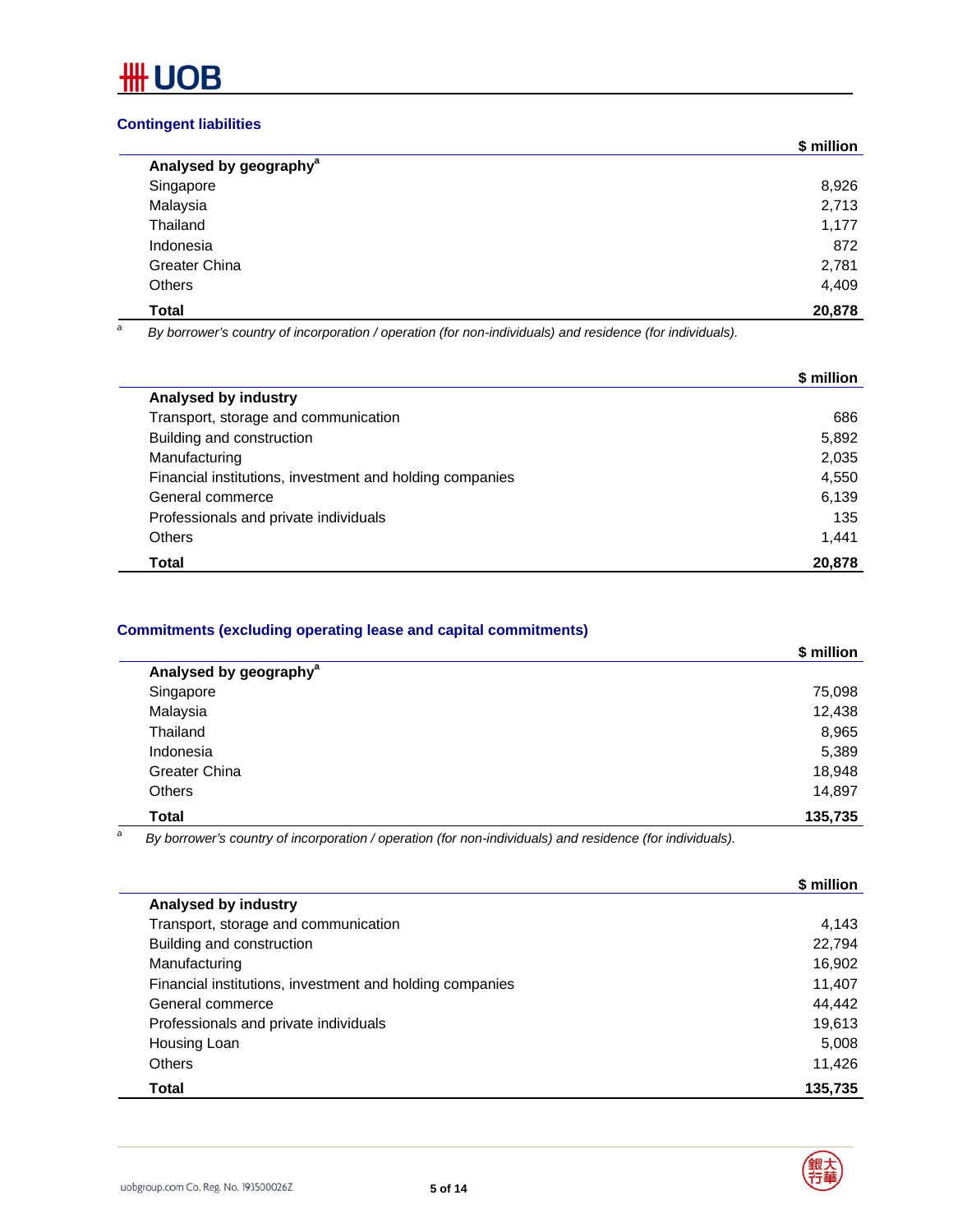

#### **Credit exposures by residual contractual maturity**

The following table shows the Group's credit exposures by remaining contractual maturities.

|                                                                                       | Up to 7<br>days<br>\$ million | Over 7<br>days to<br>1 month<br>\$ million | Over<br>$1$ to $3$<br>months<br>\$ million | Over<br>3 to 12<br>months<br>\$ million | Over<br>1 to $3$<br>vears<br>\$ million | Over 3<br>vears<br>\$ million | No<br>specific<br>maturity<br>\$ million | Total<br>\$ million |
|---------------------------------------------------------------------------------------|-------------------------------|--------------------------------------------|--------------------------------------------|-----------------------------------------|-----------------------------------------|-------------------------------|------------------------------------------|---------------------|
| Balances and<br>placements with<br>central banks<br>Singapore                         | 6,754                         | 5,255                                      | 2,982                                      | 3,104                                   |                                         | $\overline{\phantom{a}}$      | 6,273                                    | 24,368              |
| Government treasury<br>bills and securities<br>Other government<br>treasury bills and |                               |                                            | 92                                         | 2,994                                   | 913                                     | 2,306                         | 237                                      | 6,542               |
| securities<br>Trading debt                                                            | 271                           | 797                                        | 2,870                                      | 3,494                                   | 2,534                                   | 1,539                         | 96                                       | 11,601              |
| securities<br>Placements and                                                          | 10                            | 5                                          | 206                                        | 1,566                                   | 107                                     | 772                           | 69                                       | 2,735               |
| balances with banks<br>Loans to non-bank                                              | 12,504                        | 6,835                                      | 6,531                                      | 4,972                                   | 998                                     | 67                            | 1,231                                    | 33,138              |
| customers<br>Derivative                                                               | 11,592                        | 17,947                                     | 11,303                                     | 14,966                                  | 34,081                                  | 112,484                       | 6,071                                    | 208,444             |
| financial assets<br>Investment debt                                                   |                               |                                            |                                            |                                         |                                         | $\qquad \qquad \blacksquare$  | 6,298                                    | 6,298               |
| securities<br><b>Others</b>                                                           | 113                           | 101                                        | 129                                        | 855                                     | 2,322                                   | 4,136                         | 227<br>6,024                             | 7,883<br>6,024      |
| Total                                                                                 | 31,244                        | 30,940                                     | 24,113                                     | 31,951                                  | 40,955                                  | 121,304                       | 26,526                                   | 307,033             |

*The majority of the Group's off-balance sheet credit exposures are short term commitments with maturity of 1 year or less.* 

#### **Counterparty Credit Risk Exposures**

|                                               | \$ million |
|-----------------------------------------------|------------|
| Gross positive fair value of contracts        | 15,112     |
| Netting effects                               | (5,646)    |
| Exposure under current exposure method        | 9,466      |
| Analysed by type:                             |            |
| Interest rate contracts                       | 3,805      |
| Foreign exchange contracts and gold           | 3,053      |
| Equity contracts                              | 1,407      |
| Credit derivative contracts                   | 73         |
| Precious metals and other commodity contracts | 1,128      |
| Collateral held                               |            |
| <b>Financial Collateral</b>                   | (988)      |
| Others                                        | (13)       |
| Net derivatives credit exposure               | 8,465      |

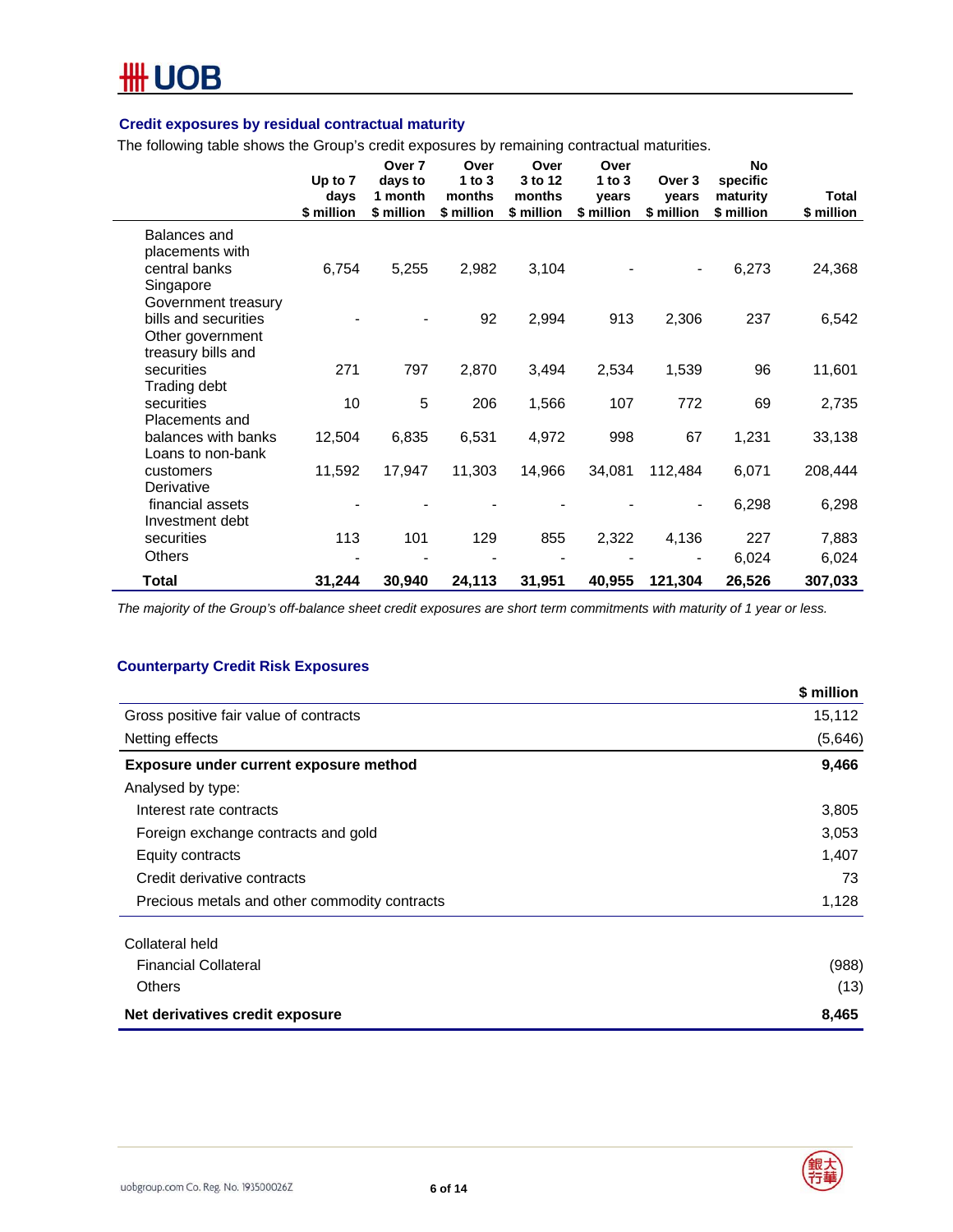#### **Credit Derivative Exposures**

|                                   | <b>Notional amounts bought</b> | Notional amounts sold |
|-----------------------------------|--------------------------------|-----------------------|
|                                   | \$ million                     | \$ million            |
| Own credit portfolio              | 27                             | 694                   |
| Intermediation portfolio          | 243                            | 243                   |
| <b>Total credit default swaps</b> | 270                            | 937                   |

#### **Credit Exposures Secured by Eligible Collateral, Guarantees and Credit Derivatives**

|                               | Amount by which total exposures are covered by: |                          |  |
|-------------------------------|-------------------------------------------------|--------------------------|--|
|                               | Eligible Collateral <sup>a</sup>                | <b>Credit Protection</b> |  |
|                               | \$ million                                      | \$ million               |  |
| <b>Standardised</b>           |                                                 |                          |  |
| Corporate                     | 2,946                                           | 191                      |  |
| Sovereign                     | 167                                             |                          |  |
| Bank                          | 6                                               |                          |  |
| Retail                        | 244                                             | 1                        |  |
| <b>Commercial Real Estate</b> | 14                                              | 5                        |  |
| Others                        | 998                                             | 3                        |  |
| <b>Standardised Total</b>     | 4,375                                           | 200                      |  |
| <b>FIRB</b>                   |                                                 |                          |  |
| Corporate                     | 19,981 <sup>b</sup>                             | 13,089                   |  |
| Sovereign                     | 1,451                                           |                          |  |
| <b>Bank</b>                   | 4,627                                           | 49                       |  |
| <b>FIRB Total</b>             | 26,059                                          | 13,138                   |  |
| Total                         | 30,434                                          | 13,338                   |  |

*a The Group currently uses supervisory prescribed haircuts for eligible financial collateral* 

*b Include other eligible collateral of \$14,450 million* 

#### **Credit Exposures Subject to Standardised Approach**

|                     | Net Exposures <sup>a</sup> |
|---------------------|----------------------------|
| <b>Risk Weights</b> | \$ million                 |
| 0% to 35%           | 7,715                      |
| 50% to 75%          | 2,632                      |
| 100% and above      | 18,435                     |
| <b>Total</b>        | 28,782                     |

*a Net exposures after credit mitigation and provisions* 



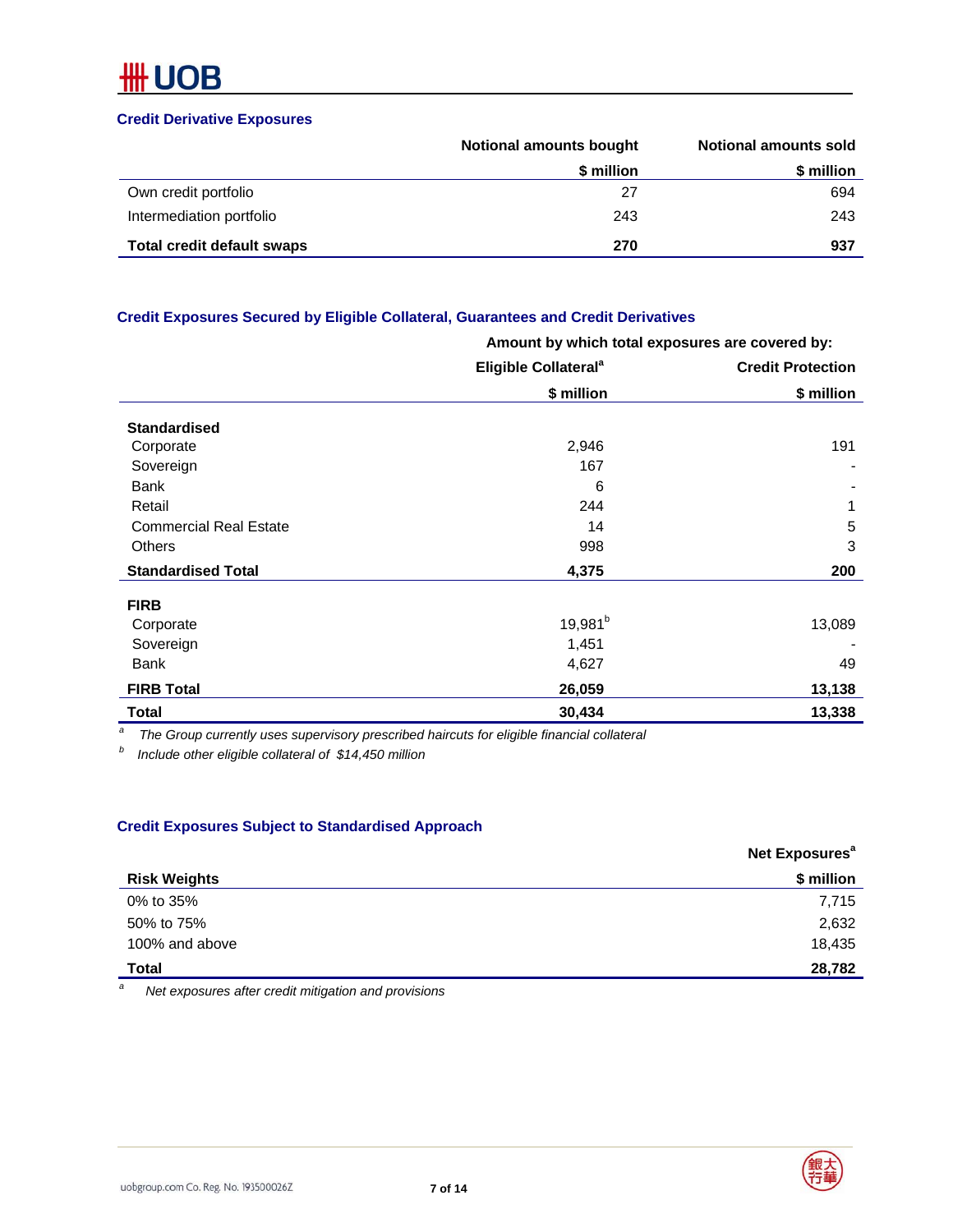#### **RWA based on the assessments of each recognized ECAI**

|              | <b>RWA</b> |
|--------------|------------|
| <b>ECAI</b>  | \$ million |
| Moody's      | 615        |
| S&P<br>Fitch | 224        |
|              | 21         |
| <b>Total</b> | 860        |

*ECAI : External Credit Assessment Institution* 

#### **Credit Exposures Subject to Supervisory Risk Weight under IRB Approach**

|                     | <b>Specialised Lending</b> | <b>Equity (SRW Method)</b> |
|---------------------|----------------------------|----------------------------|
| <b>Risk Weights</b> | \$ million                 | \$ million                 |
| 0% to 50%           | 1,390                      |                            |
| 51% to 100%         | 2,518                      | $\overline{\phantom{0}}$   |
| 101% and above      | 1.127                      | 1,403                      |
| <b>Total</b>        | 5,035                      | 1,403                      |

*SRW: Simple Risk Weight* 

|                                                                                                                                                                                                                                                                                                                                    | <b>Securitisation<sup>a</sup></b> |
|------------------------------------------------------------------------------------------------------------------------------------------------------------------------------------------------------------------------------------------------------------------------------------------------------------------------------------|-----------------------------------|
| <b>Risk Weights</b>                                                                                                                                                                                                                                                                                                                | \$ million                        |
| 0% to 50%                                                                                                                                                                                                                                                                                                                          | 29                                |
| 1250%                                                                                                                                                                                                                                                                                                                              | $\overline{4}$                    |
| <b>Total</b>                                                                                                                                                                                                                                                                                                                       | 33                                |
| $\overline{a}$ and $\overline{a}$ and $\overline{a}$ and $\overline{a}$ and $\overline{a}$ and $\overline{a}$ and $\overline{a}$ and $\overline{a}$ and $\overline{a}$ and $\overline{a}$ and $\overline{a}$ and $\overline{a}$ and $\overline{a}$ and $\overline{a}$ and $\overline{a}$ and $\overline{a}$ and $\overline{a}$ and |                                   |

*a Securitisation exposures purchased* 

#### **CREDIT RISK PROFILE**

The following tables show the breakdown of exposures by RWA and EAD using the respective internal rating scale for the model applicable to the asset classes:

#### **Large Corporate, SME and Specialised Lending (IPRE) Exposures**

| <b>CRR Band</b> | PD Range    | <b>Credit RWA</b><br>\$ million | <b>EAD</b><br>\$ million | <b>Exposure-weighted</b><br><b>Average Risk Weights</b><br>% |
|-----------------|-------------|---------------------------------|--------------------------|--------------------------------------------------------------|
| $1 - 9$         | Up to 2.37% | 81,678                          | 118,762                  | 69                                                           |
| $10 - 16$       | $> 2.37\%$  | 20.702                          | 14.916                   | 139                                                          |
| Default         |             | $\,$                            | 1.552                    | $\overline{\phantom{0}}$                                     |
| Total           |             | 102,380                         | 135,230                  | 76                                                           |

*SME : Small and Medium-sized Enterprises* 

*IPRE : Income Producing Real Estate* 

*CRR : Customer Risk Rating* 

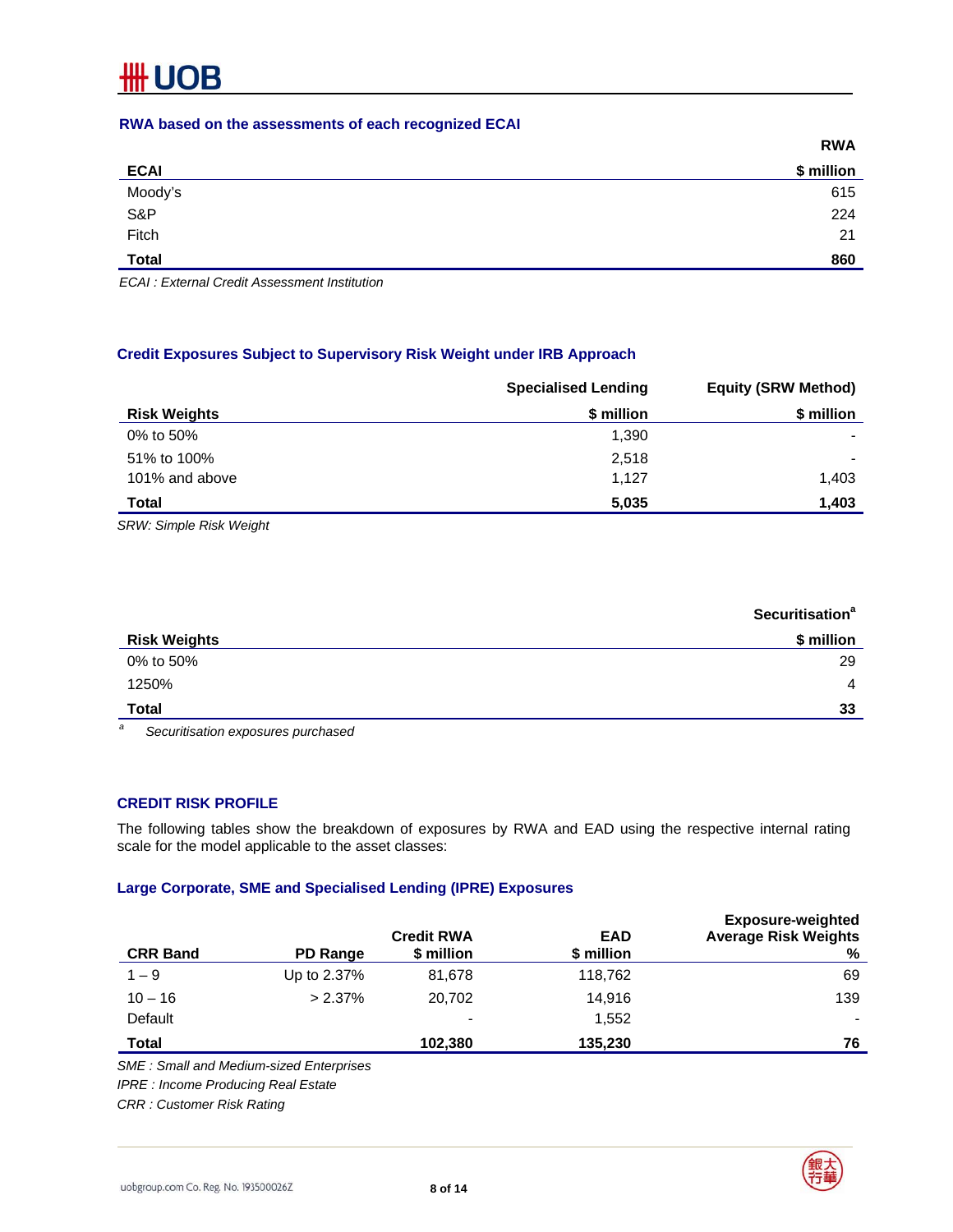#### **Specialised Lending (CF, PF, SF and UOB (Thai)'s IPRE) Exposures**

|                          | <b>Credit RWA</b> | <b>EAD</b> | <b>Exposure-weighted</b><br><b>Average Risk Weights</b> |
|--------------------------|-------------------|------------|---------------------------------------------------------|
| <b>CRR Band</b>          | \$ million        | \$ million | ℅                                                       |
| Strong                   | 1,240             | 1,951      | 64                                                      |
| Good                     | 1,318             | 1,550      | 85                                                      |
| Satisfactory             | 976               | 801        | 122                                                     |
| Weak                     | 864               | 326        | 265                                                     |
| Default                  | $\qquad \qquad$   | 407        | $\overline{\phantom{0}}$                                |
| <b>Total</b>             | 4,398             | 5,035      | 87                                                      |
| CE : Commodities Finance |                   |            |                                                         |

*CF : Commodities Finance* 

*PF : Project Finance* 

*SF: Ship Finance* 

#### **Sovereign Exposures**

| <b>CRR Band</b> | PD Range    | <b>Credit RWA</b><br>\$ million | <b>EAD</b><br>\$ million | <b>Exposure-weighted</b><br><b>Average Risk Weights</b><br>% |
|-----------------|-------------|---------------------------------|--------------------------|--------------------------------------------------------------|
| $1 - 9$         | Up to 0.28% | 1,075                           | 34,501                   | 3                                                            |
| $10 - 16$       | > 0.28%     | 259                             | 246                      | 105                                                          |
| Default         |             | $\blacksquare$                  | $\,$                     | <b>NA</b>                                                    |
| Total           |             | 1.334                           | 34,747                   | 4                                                            |

#### **Bank Exposures**

| <b>CRR Band</b> | <b>PD Range</b> | <b>Credit RWA</b><br>\$ million | <b>EAD</b><br>\$ million | <b>Exposure-weighted</b><br><b>Average Risk Weights</b><br>% |
|-----------------|-----------------|---------------------------------|--------------------------|--------------------------------------------------------------|
| $1 - 9$         | Up to 0.28%     | 3,808                           | 31,247                   | 12 <sup>°</sup>                                              |
| $10 - 16$       | $> 0.28\%$      | 3,370                           | 6,297                    | 54                                                           |
| Default         |                 | $\blacksquare$                  | $\overline{\phantom{0}}$ | <b>NA</b>                                                    |
| Total           |                 | 7.178                           | 37.544                   | 19                                                           |

#### **Equity (PD/LGD Method) Exposures**

| <b>CRR Band</b> | PD Range    | <b>Credit RWA</b><br>\$ million | <b>EAD</b><br>\$ million | <b>Exposure-weighted</b><br><b>Average Risk Weights</b><br>% |
|-----------------|-------------|---------------------------------|--------------------------|--------------------------------------------------------------|
| $1 - 9$         | Up to 0.28% | 98                              | 71                       | 138                                                          |
| $10 - 16$       | $> 0.28\%$  | 634                             | 149                      | 425                                                          |
| Default         |             | $\blacksquare$                  | $\overline{\phantom{0}}$ | <b>NA</b>                                                    |
| Total           |             | 732                             | 220                      | 333                                                          |

*PD: Probability of Default* 

*LGD : Loss Given Default* 

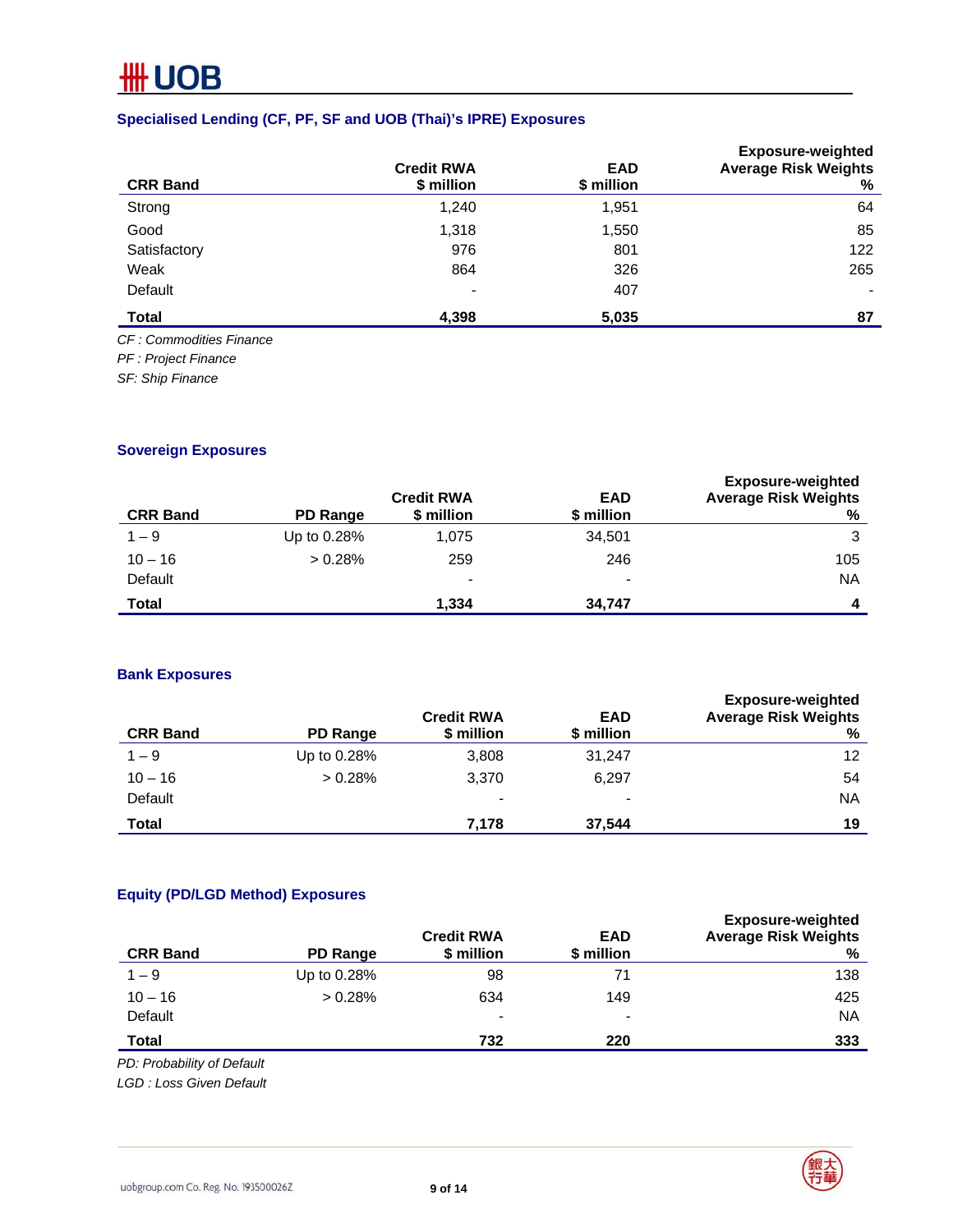### **Retail (Residential Mortgage) Exposures**

| <b>PD Band</b> | <b>Credit RWA</b><br>\$ million | <b>EAD</b><br>\$ million | <b>Exposure-</b><br>weighted<br><b>Average Risk</b><br>Weights<br>% | Exposure-<br>weighted<br><b>Average LGD</b><br>% | <b>Undrawn</b><br>\$ million |
|----------------|---------------------------------|--------------------------|---------------------------------------------------------------------|--------------------------------------------------|------------------------------|
| Up to 1%       | 4.284                           | 51,447                   | 8                                                                   | 11                                               | 3,518                        |
| $>1\%$ to 2%   | 1,284                           | 7,478                    | 17                                                                  | 10                                               | 230                          |
| $>2\%$         | 4,373                           | 10,980                   | 40                                                                  | 12                                               | 596                          |
| Default        | 380                             | 622                      | 61                                                                  | 17                                               |                              |
| <b>Total</b>   | 10.321                          | 70,527                   | 15                                                                  | 11                                               | 4,344                        |

#### **Retail (QRRE) Exposures**

| <b>PD Band</b> | <b>Credit RWA</b><br>\$ million | <b>EAD</b><br>\$ million | <b>Exposure-</b><br>weighted<br><b>Average Risk</b><br>Weights<br>% | <b>Exposure-</b><br>weighted<br><b>Average LGD</b><br>% | Undrawn<br>\$ million    |
|----------------|---------------------------------|--------------------------|---------------------------------------------------------------------|---------------------------------------------------------|--------------------------|
| Up to 1%       | 215                             | 3,657                    | 6                                                                   | 42                                                      | 1,938                    |
| $>1\%$ to 2%   | 230                             | 1,367                    | 17                                                                  | 34                                                      | 930                      |
| $>2\%$         | 1,567                           | 1,629                    | 96                                                                  | 63                                                      | 294                      |
| Default        | 109                             | 45                       | 242                                                                 | 70                                                      | $\overline{\phantom{0}}$ |
| Total          | 2,121                           | 6,698                    | 32                                                                  | 46                                                      | 3,162                    |

*QRRE : Qualifying Revolving Retail Exposures* 

#### **Retail (Other Retail) Exposures**

| <b>PD Band</b> | <b>Credit RWA</b><br>\$ million | <b>EAD</b><br>\$ million | <b>Exposure-</b><br>weighted<br><b>Average Risk</b><br><b>Weights</b><br>% | <b>Exposure-</b><br>weighted<br><b>Average LGD</b><br>% | Undrawn<br>\$ million |
|----------------|---------------------------------|--------------------------|----------------------------------------------------------------------------|---------------------------------------------------------|-----------------------|
| Up to 1%       | 1,597                           | 13,201                   | 12                                                                         | 17                                                      | 2,120                 |
| $>1\%$ to 2%   | 568                             | 2,185                    | 26                                                                         | 22                                                      | 508                   |
| $>2\%$         | 1.947                           | 4,755                    | 41                                                                         | 25                                                      | 474                   |
| Default        | 472                             | 218                      | 216                                                                        | 34                                                      | 0                     |
| Total          | 4,584                           | 20.359                   | 23                                                                         | 19                                                      | 3,102                 |



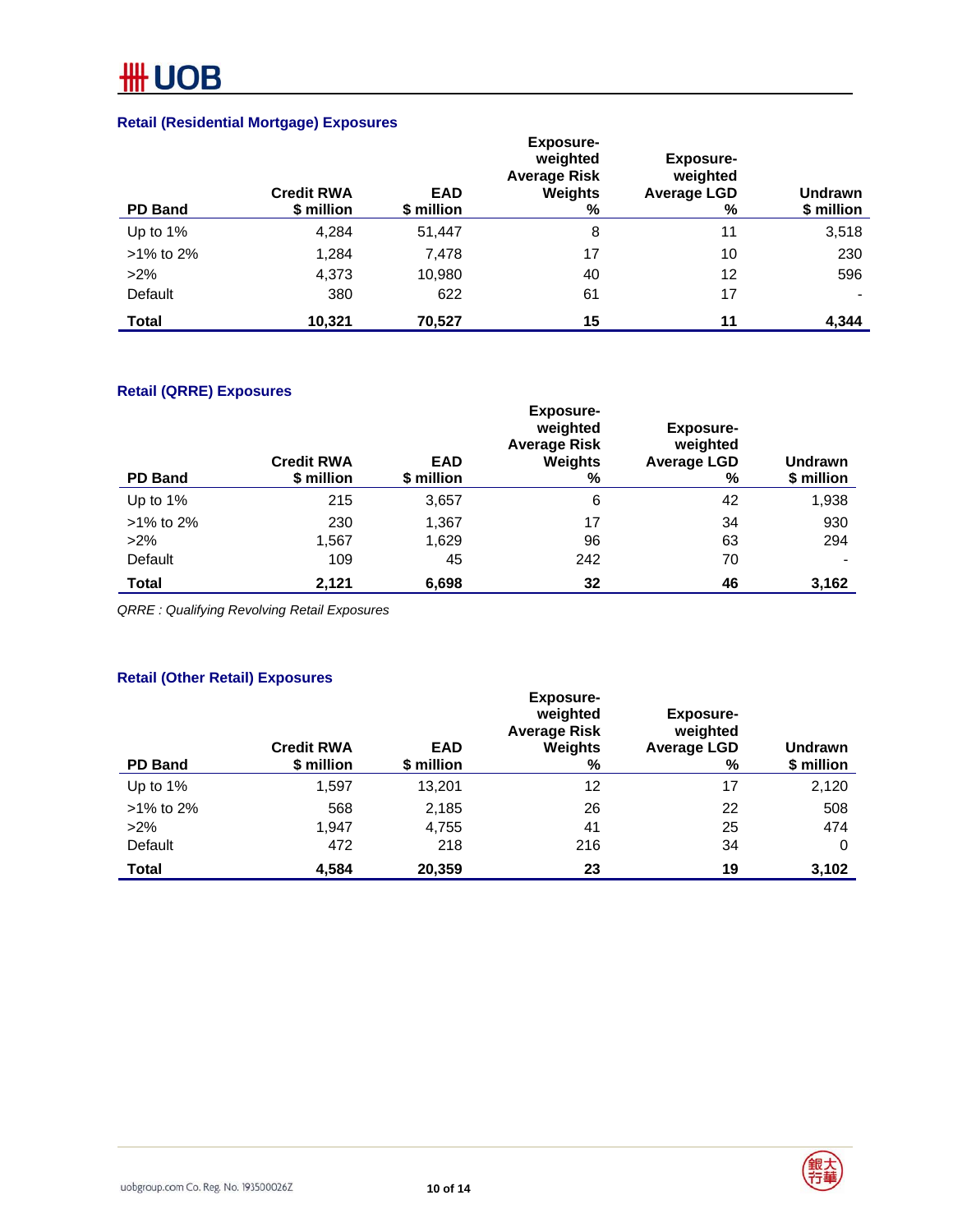#### **Total loans & advances (by performing and non-performing)**

|                               | \$ million |
|-------------------------------|------------|
| <b>Performing Loans</b>       |            |
| Neither past due nor impaired | 203,591    |
| Past due but not impaired     | 5,634      |
| <b>Non-Performing Loans</b>   | 3,056      |
| <b>Total Gross Loans</b>      | 212,281    |
| <b>Specific Allowances</b>    | 770        |
| <b>General Allowances</b>     | 3,067      |
| <b>Total Net Loans</b>        | 208,444    |

#### **Past due but not impaired Loans**

|                                              | $<$ 30 days | $30 - 59$ days | $60 - 90$ days | <b>Total</b> |
|----------------------------------------------|-------------|----------------|----------------|--------------|
|                                              | \$ million  | \$ million     | \$ million     | \$ million   |
| Analysed by past due period and<br>geography |             |                |                |              |
| Singapore                                    | 2,012       | 478            | 124            | 2,614        |
| Malaysia                                     | 720         | 255            | 117            | 1,092        |
| Thailand                                     | 676         | 86             | 29             | 791          |
| Indonesia                                    | 571         | 40             | 29             | 640          |
| Greater China                                | 48          | 27             | 9              | 84           |
| <b>Others</b>                                | 389         | 18             | 4              | 412          |
| Total*                                       | 4,417       | 904            | 312            | 5,633        |

*a By borrower's country of incorporation / operation (for non-individuals) and residence (for individuals).* 

*\* Figure does not add up to the respective totals due to rounding.* 

|                                                             | $<$ 30 days | $30 - 59$ days | $60 - 90$ days | Total      |
|-------------------------------------------------------------|-------------|----------------|----------------|------------|
|                                                             | \$ million  | \$ million     | \$ million     | \$ million |
| Analysed by past due period and<br>industry                 |             |                |                |            |
| Transport, storage and communication                        | 605         | 13             | 54             | 672        |
| Building and construction                                   | 631         | 126            | 79             | 835        |
| Manufacturing                                               | 268         | 38             | 12             | 318        |
| Financial institutions, investment and<br>holding companies | 64          | 6              | 27             | 97         |
| General commerce                                            | 594         | 96             | 26             | 716        |
| Professionals and private individuals                       | 1.041       | 220            | 48             | 1,309      |
| Housing Loans                                               | 1.021       | 396            | 64             | 1.481      |
| <b>Others</b>                                               | 193         | 9              | 2              | 205        |
| Total*                                                      | 4,417       | 904            | 312            | 5,633      |

*\* Figure does not add up to the respective totals due to rounding.* 



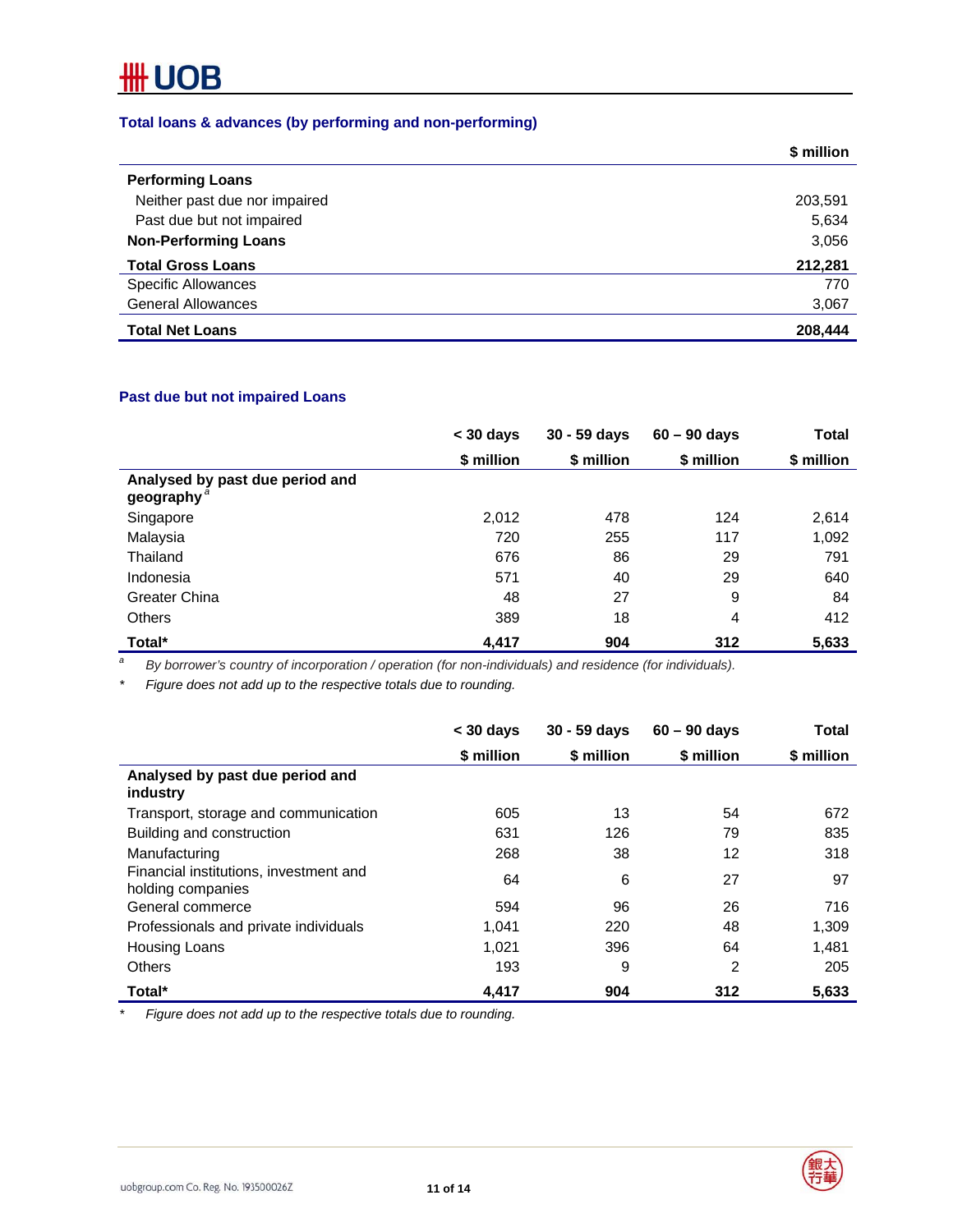## **Past due non-performing assets**

|                                                 | <b>Current</b> | $< 90$ days | 90 - 180 days | $>$ 180 days | Total      |
|-------------------------------------------------|----------------|-------------|---------------|--------------|------------|
|                                                 | \$ million     | \$ million  | \$ million    | \$ million   | \$ million |
| Analysed by past due period and<br>geography    |                |             |               |              |            |
| Singapore                                       | 320            | 167         | 419           | 489          | 1395       |
| Malaysia                                        | 56             | 80          | 51            | 264          | 451        |
| Thailand                                        | 9              | 30          | 53            | 172          | 264        |
| Indonesia                                       | 24             | 5           | 204           | 331          | 564        |
| <b>Greater China</b>                            | 18             | 1           | 20            | 137          | 176        |
| <b>Others</b>                                   | 11             | 3           | 63            | 129          | 205        |
| Non-performing loan                             | 438            | 286         | 810           | 1,522        | 3,056      |
| Debt Securities, contingent items<br>and others | 59             | 3           | 3             | 43           | 108        |
| Total                                           | 497            | 289         | 813           | 1,565        | 3,164      |

*a By borrower's country of incorporation / operation (for non-individuals) and residence (for individuals)* 

|                                                             | <b>Current</b> | $< 90$ days | 90 - 180 days | > 180 days | Total      |
|-------------------------------------------------------------|----------------|-------------|---------------|------------|------------|
|                                                             | \$ million     | \$ million  | \$ million    | \$ million | \$ million |
| Analysed by past due period and<br>industry                 |                |             |               |            |            |
| Transport, storage and                                      |                |             |               |            |            |
| communication                                               | 221            | 157         | 233           | 306        | 917        |
| Building and construction                                   | 34             | 12          | 27            | 136        | 209        |
| Manufacturing                                               | 97             | 12          | 40            | 139        | 288        |
| Financial institutions, investment and<br>holding companies |                | 1           |               | 70         | 73         |
| General commerce                                            | 10             | 20          | 241           | 339        | 610        |
| Professionals and private individuals                       | 42             | 44          | 77            | 123        | 286        |
| Housing Loans                                               | 15             | 37          | 123           | 388        | 563        |
| <b>Others</b>                                               | 18             | 3           | 68            | 21         | 110        |
| Non-performing loan                                         | 438            | 286         | 810           | 1,522      | 3,056      |
| Debt Securities, contingent items<br>and others             | 59             | 3           | 3             | 43         | 108        |
| Total                                                       | 497            | 289         | 813           | 1,565      | 3,164      |

#### **Movements in specific and general allowances**

|                      | <b>Balance as at</b><br>1 January<br>2016 | <b>Net Charge</b><br>to income<br>statement | <b>Write-off</b> | Exchange &<br>other<br>movements | <b>Balance at</b><br>30 June 2016 |
|----------------------|-------------------------------------------|---------------------------------------------|------------------|----------------------------------|-----------------------------------|
|                      | \$ million                                | \$ million                                  | \$ million       | \$ million                       | \$ million                        |
| Specific Allowances* | 773                                       | 208                                         | (192)            | (19)                             | 770                               |
| General Allowances*  | 2.987                                     | 84                                          | $\blacksquare$   | (4)                              | 3,067                             |
| Total                | 3,760                                     | 292                                         | (192)            | (23)                             | 3,837                             |

*\* Figure does not add up to the respective totals due to rounding.* 

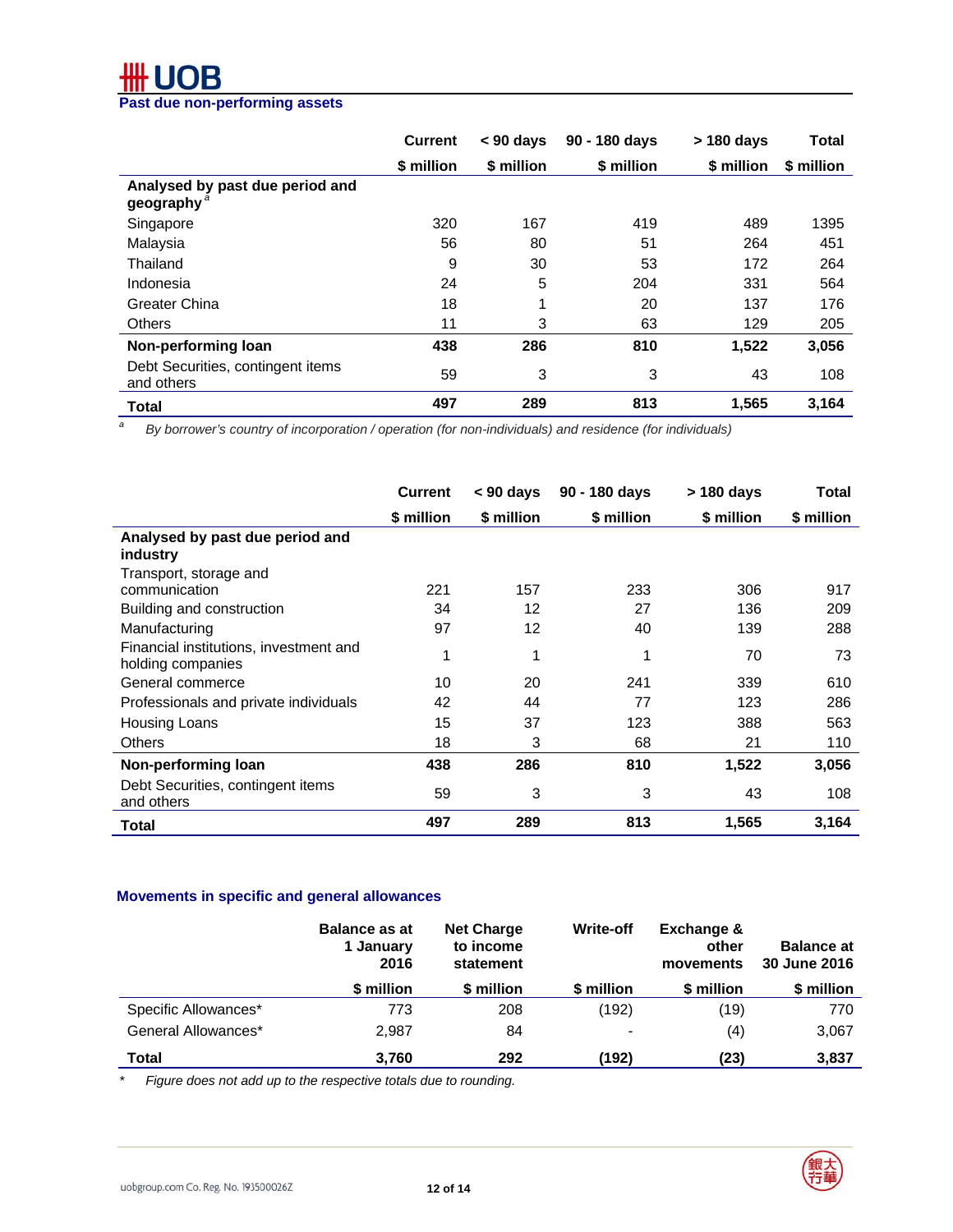# **Movement of specific allowances by industry**

|                                                                    | <b>Balance as at</b><br>1 January<br>2016 | <b>Net Charge</b><br>to income<br>statement* | <b>Write-off</b> | <b>Exchange &amp;</b><br>other<br>movements | <b>Balance at</b><br>30 June 2016 |
|--------------------------------------------------------------------|-------------------------------------------|----------------------------------------------|------------------|---------------------------------------------|-----------------------------------|
|                                                                    | \$ million                                | \$ million                                   | \$ million       | \$ million                                  | \$ million                        |
| Transport, storage and<br>communication                            | 321                                       | 9                                            | (66)             | (11)                                        | 253                               |
| Building and construction                                          | 56                                        | 3                                            | (2)              |                                             | 57                                |
| Manufacturing<br>Financial institutions,<br>investment and holding | 103                                       | 34                                           | (44)             | (3)                                         | 90                                |
| companies                                                          | 8                                         | 1                                            | (4)              |                                             | 5                                 |
| General commerce<br>Professionals and private                      | 128                                       | 71                                           | (15)             | (4)                                         | 180                               |
| individuals                                                        | 71                                        | 45                                           | (56)             | (1)                                         | 59                                |
| <b>Housing Loans</b>                                               | 78                                        | 10                                           | (3)              |                                             | 85                                |
| <b>Others</b>                                                      | 8                                         | 35                                           | (2)              |                                             | 41                                |
| Total*                                                             | 773                                       | 208                                          | (192)            | (19)                                        | 770                               |

*\* Figure does not add up to the respective totals due to rounding.*

#### **Allowances for credit and other losses**

|                                               | \$ million |
|-----------------------------------------------|------------|
| Specific allowances on:                       |            |
| Loans                                         | 253        |
| <b>Investments</b>                            | 6          |
| <b>Others</b>                                 | (7)        |
| General allowances                            | 26         |
|                                               | 278        |
| Included in the allowances are the following: |            |
| Bad debts written off                         | 151        |
| Bad debts recovery                            | (41)       |

*\* Figure does not add up to the respective totals due to rounding.* 

#### **MARKET RISK**

Capital requirements by market risk type under Standardised Approach:

| \$ million |
|------------|
| 761        |
| 21         |
| 824        |
| 57         |
| 1,663      |
|            |

*This comprises all Trading Book, Non-Trading Commodity and Non-Trading FX Exposures.*